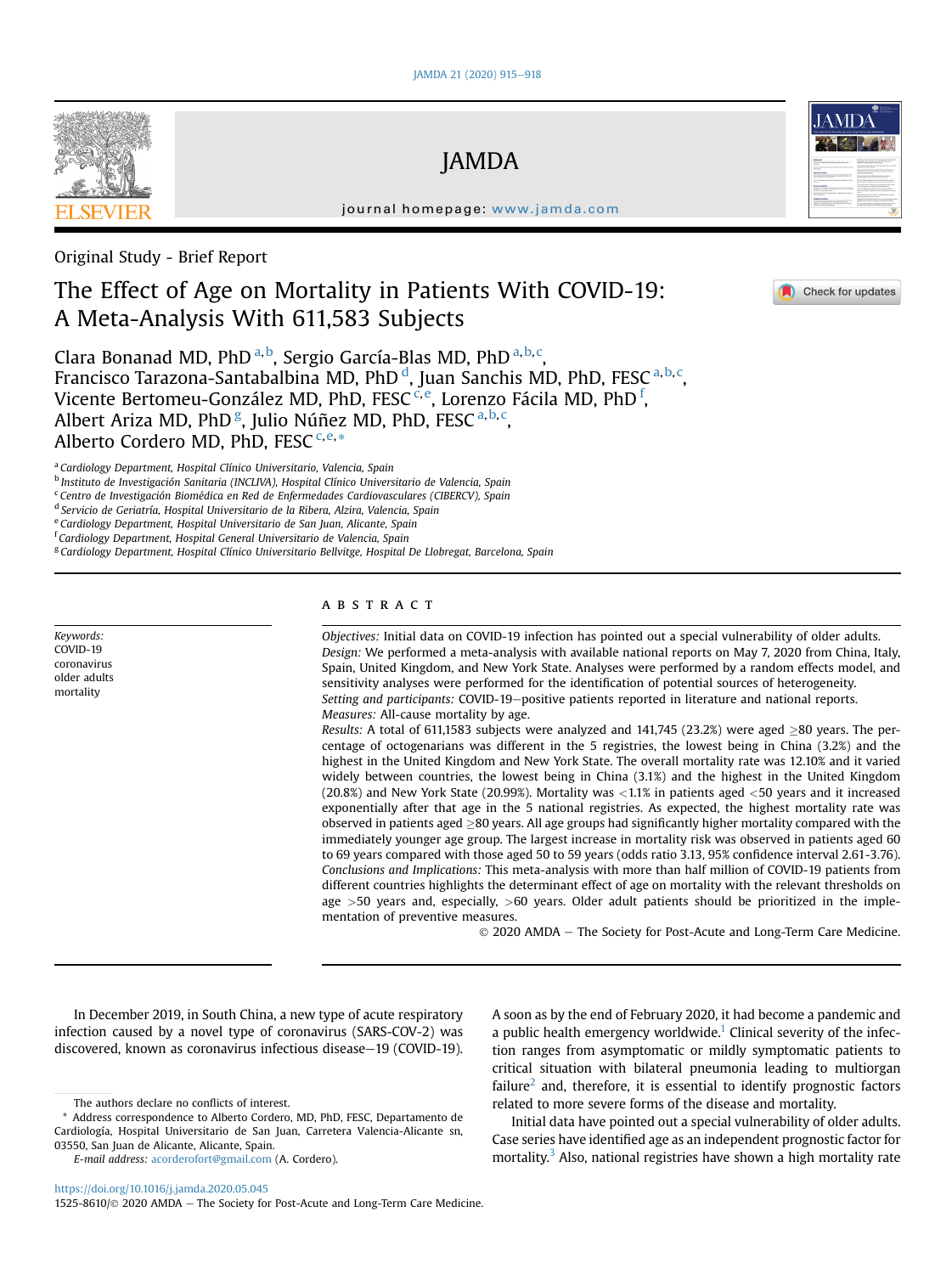<span id="page-1-0"></span>

| $\sim$<br>. . |  |
|---------------|--|
|---------------|--|

Clinical Features of the National Reports

| N<br>44,672<br>79.5<br>Age, y, mean<br>1023 (2.29)<br>Fatality, $n$ $(\%)$<br>22,981<br>Sex, male<br>2683<br>Hypertension | 214,103<br>61  | 220,375       |             |                |                |
|---------------------------------------------------------------------------------------------------------------------------|----------------|---------------|-------------|----------------|----------------|
|                                                                                                                           |                |               | 2634        | 129,799        | 611,583        |
|                                                                                                                           |                | 61            | 63          | 62             | 64.9           |
|                                                                                                                           | 27,955 (13.06) | 17,489 (7.94) | 553 (20.99) | 27,008 (20.81) | 74,028 (12.10) |
|                                                                                                                           | 99,667         | 96,297        | 3437        | 60,104         | 132,682        |
|                                                                                                                           |                | 23,962        | 1366        |                |                |
| <b>Diabetes</b><br>1102                                                                                                   |                | 19,850        | 757         |                |                |
| Age groups                                                                                                                |                |               |             |                |                |
| 4584<br>Age $<$ 29                                                                                                        | 16,007         | 13,795        | 131         | 12,081         | 46,598         |
| Fatality<br>8(0.2)                                                                                                        | 12(0.1)        | 28(0.2)       | 4(0.3)      | 67(0.6)        | 119(0.3)       |
| Age 30-39<br>7600                                                                                                         | 16,189         | 20,755        | 211         | 13,193         | 57,948         |
| Fatality<br>18(0.2)                                                                                                       | 54(0.3)        | 57(0.3)       | 8(3.8)      | 134(1.0)       | 271(0.5)       |
| Age 40-49<br>8571                                                                                                         | 27,553         | 32,208        | 432         | 15,712         | 84,476         |
| Fatality<br>38(0.4)                                                                                                       | 246(0.9)       | 186(0.6)      | 22(5.1)     | 454(2.9)       | 946(1.1)       |
| 10,008<br>Age 50-59                                                                                                       | 38,299         | 39,355        | 515         | 19,436         | 107,613        |
| Fatality<br>130(1.3)                                                                                                      | 993(2.6)       | 569 (1.4)     | 53 (10.2)   | 1518 (7.8)     | 3263(3.0)      |
| 8583<br>Age 60-69                                                                                                         | 29,252         | 32,175        | 533         | 14.815         | 85,358         |
| Fatality<br>309(3.6)                                                                                                      | 2976 (10.2)    | 1543(4.8)     | 84 (15.7)   | 3161 (21.3)    | 8073 (9.5)     |
| Age 70-79<br>3918                                                                                                         | 31,627         | 30,844        | 451         | 18,273         | 85,113         |
| Fatality<br>312(8.0)                                                                                                      | 7849 (24.8)    | 4325 (14.02)  | 145 (32.2)  | 6765 (37.0)    | 19,396 (22.8)  |
| Age $>80$<br>1408                                                                                                         | 55,020         | 50,504        | 441         | 34,372         | 141,745        |
| Fatality<br>208 (14.8)                                                                                                    | 15,825 (28.8)  | 10,781 (21.3) | 237 (53.7)  | 14,907 (43.4)  | 41,958 (29.6)  |

among patients older than 80 years. $4\text{-}6$  $4\text{-}6$  $4\text{-}6$  Therefore, older adults seem to have a higher proportion of severe cases of COVID-19 and fatal outcome. The present study aims to analyze the available data of mortality in the older adult population compared with its younger counterparts.

# searched for national reports in the official health services' website of all European Countries. Primary outcome was all-cause death. As a result, of the 17 studies that reported clinical features of patients who died vs survivors, most were hospital registries,  $3,7-9$  $3,7-9$  $3,7-9$  $3,7-9$  4 were national reports (from China, <sup>[4](#page-3-3)</sup> Italy, <sup>[5](#page-3-5)</sup> and Spain,  $6$  and United Kingdom<sup>10</sup>), and 1 was a publication from Northwell Health, the largest academic health system in New York State.<sup>[11](#page-3-8)</sup> Hospital registries did not include age distribution and, therefore, could not be included. Older adult patients were defined as those aged 80 years or older.

# Methods

We performed a systematic search [using PubMed, Embase, and Cochrane Central Register of Controlled Trials (CENTRAL), and Google Scholar], without language restriction, for papers using the Medical Subject Headings terms "Coronavirus," "Covid-19," "Mortality," "Clinical outcomes" and "Clinical course" up to May 7, 2020. We also

We performed a meta-analysis in line with recommendations from the Cochrane Collaboration and the Preferred Reporting Items for Systematic Reviews and Meta-Analyses (PRISMA) Statement.<sup>[12](#page-3-9)</sup> Clinical features and mortality rates were available in all studies. Relative

<span id="page-1-1"></span>

Fig. 1. Histogram of patients according to age groups and crude mortality rates.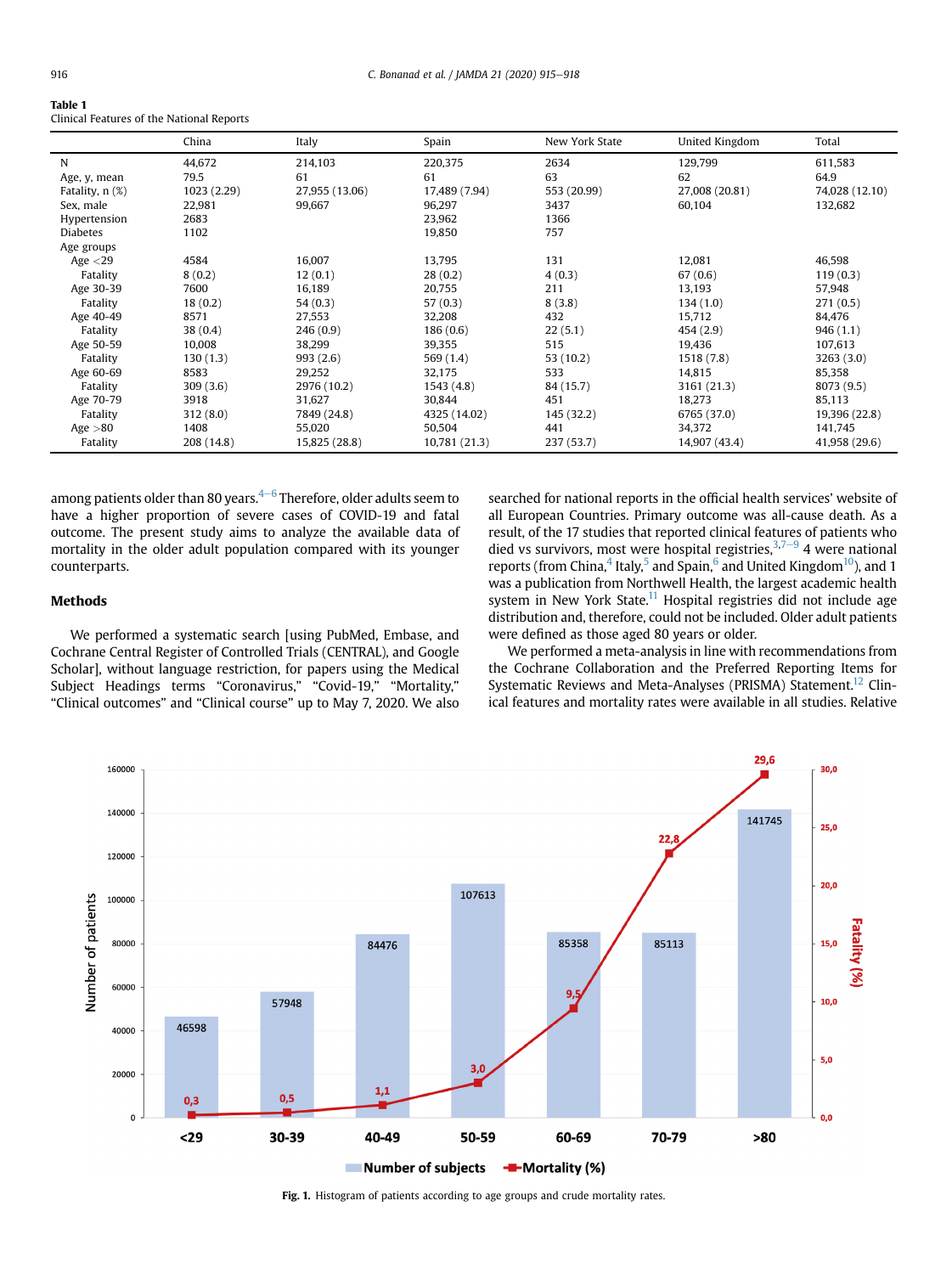# Mortality in patients 30-39 vs. < 30 yo

<span id="page-2-0"></span>

### Mortality in patients 40-49 vs. 30-39 yo





Mortality in patients 50-59 vs. 40-49 yo

# Mortality in patients 60-69 vs. 50-59 yo



### Mortality in patients 70-79 vs. 60-69 yo

#### OR (95%CI) 70-79 vs 60-69 Weight(%) Country (n) Dead/Alive Dead/Alive China (44672) 2.32 (1.97, 2.72) 312/3918 309/8583 19.26 **USA (2634)** 2.53 (1.87, 3.44) 145/451 84/533 13.89 UK (129799) 2.17 (2.06, 2.28) 6765/18273 3161/14815 22.32 Spain (220375) 3.24 (3.05, 3.44) 4325/30844 1543/32175 22.15 Italy (214103) 2.91 (2.78, 3.05) 7849/31627 2976/29252 22.38 2.62 (2.18, 3.15) 19396/85113 8073/85358 100.00 Overal  $\overline{5}$  $\frac{1}{2}$  $\frac{1}{5}$

# Mortality in patients >80 vs. 70-79 yo



Fig. 2. Forest plots showing the pooled odds ratio (OR) with 95% confidence intervals of mortality for each age group.

risk reductions and percentage incidences were used. The studyspecific standard errors for the estimated odds ratio were used to model the within-study variation. The percentage of variability across studies attributable to heterogeneity beyond chance was estimated using the  $I^2$  statistic. Once heterogeneity was observed and assuming that the study effect sizes were different as well as that the collected studies represented a random sample from a larger population, all the analyses were performed by a random effects model. Sensitivity analyses were performed for the identification of potential sources of heterogeneity between studies with meta-regression analyses and the Harbord test to assess the small-study effects.<sup>[13](#page-3-10)</sup> All analyses were performed using Stata, release 14.3 (StataCorp LP, College Station, TX).